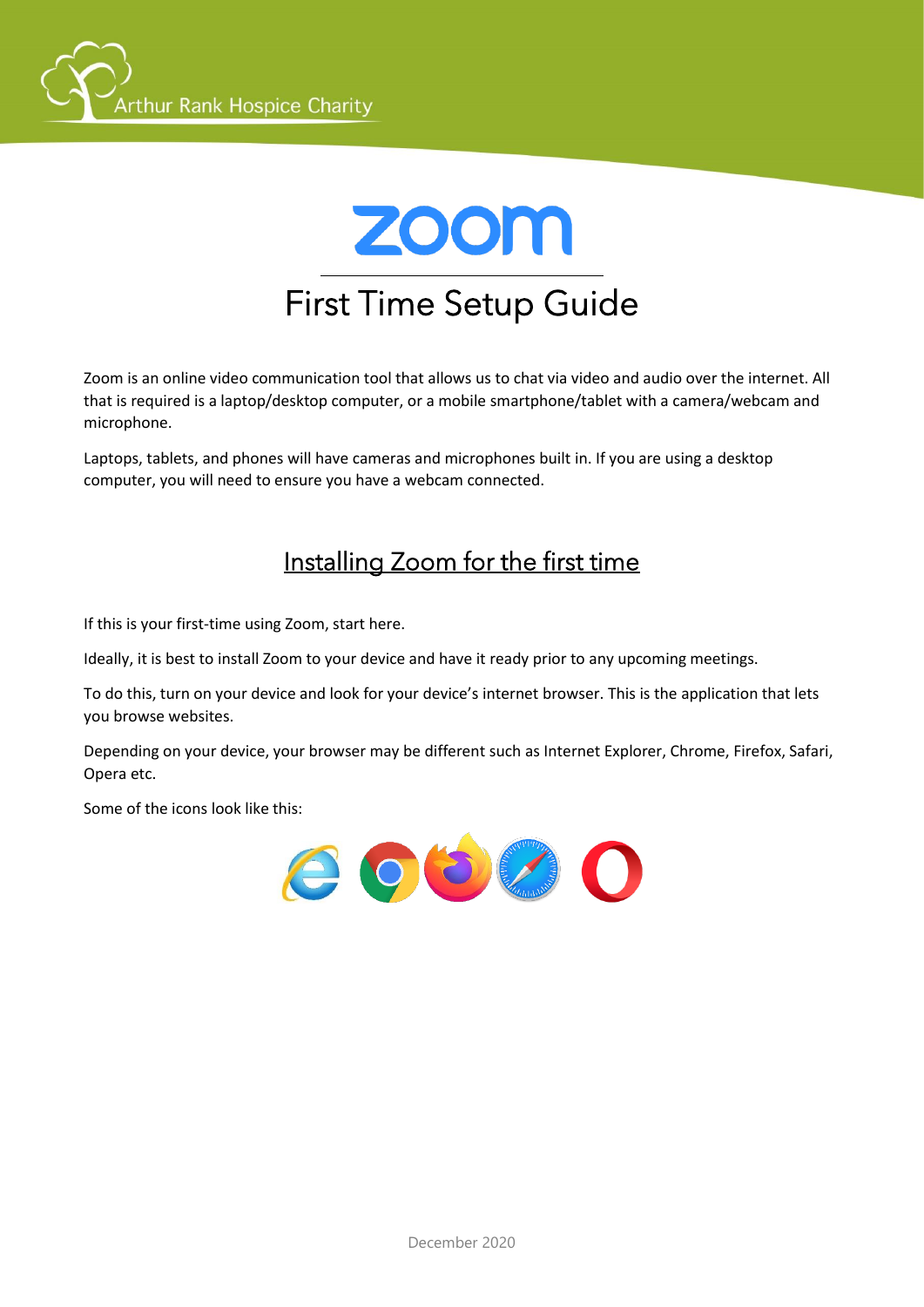

At the top of your internet browser, there will be a box to enter the websites address in. Click or tap inside this box and type the following address using your physical or on-screen keyboard.



Once you have typed this in, press enter on your physical or on-screen keyboard and the Zoom website will appear.



This will open the download page for Zoom. Depending on what device you are using, it should offer you the correct download for your device.

**Please skip to the next corresponding step based on what device you are using.**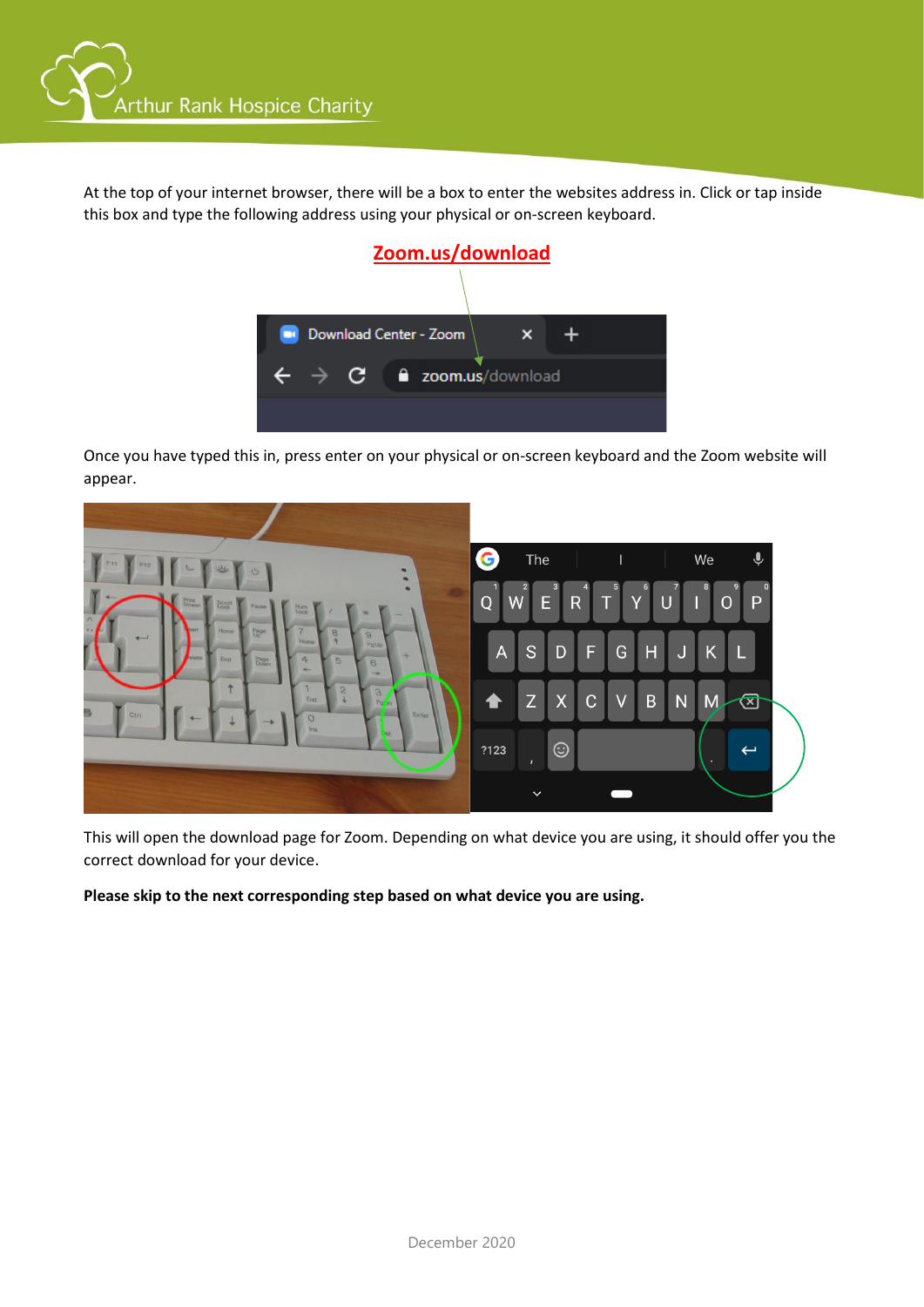

### Ĩ Microsoft Windows & Apple Laptops & Desktops

On laptops and desktop computers it will look like this:

| <b>ZOON</b> | SOLUTIONS - | PLANS & PRICING | <b>CONTACT SALES</b>                                                                                                                                                                                                               | <b>JOIN A MEETING</b>   | HOST A MEETING + | <b>SIGN IN</b> | <b>SIGN UP, IT'S FREE</b> |
|-------------|-------------|-----------------|------------------------------------------------------------------------------------------------------------------------------------------------------------------------------------------------------------------------------------|-------------------------|------------------|----------------|---------------------------|
|             |             |                 | <b>Download Center</b>                                                                                                                                                                                                             | Download for IT Admin + |                  |                |                           |
|             |             |                 | Zoom Client for Meetings<br>The web browser client will download automatically when you start or join your first Zoom<br>meeting, and is also available for manual download here.<br><b>Download</b><br>Version 5.4.2 (58740.1105) |                         |                  |                |                           |

Click the blue "Download" button under "Zoom Client for Meetings"

The file will start downloading and should appear along the bottom or top of your browser depending on the browser you are using.

#### Google Chrome example:



Once the download has finished, click on it to start installation or press "Run" if that option is available.

| Zoom Installer |  |
|----------------|--|
| Initialize     |  |
|                |  |
|                |  |

#### Zoom will quickly begin to install.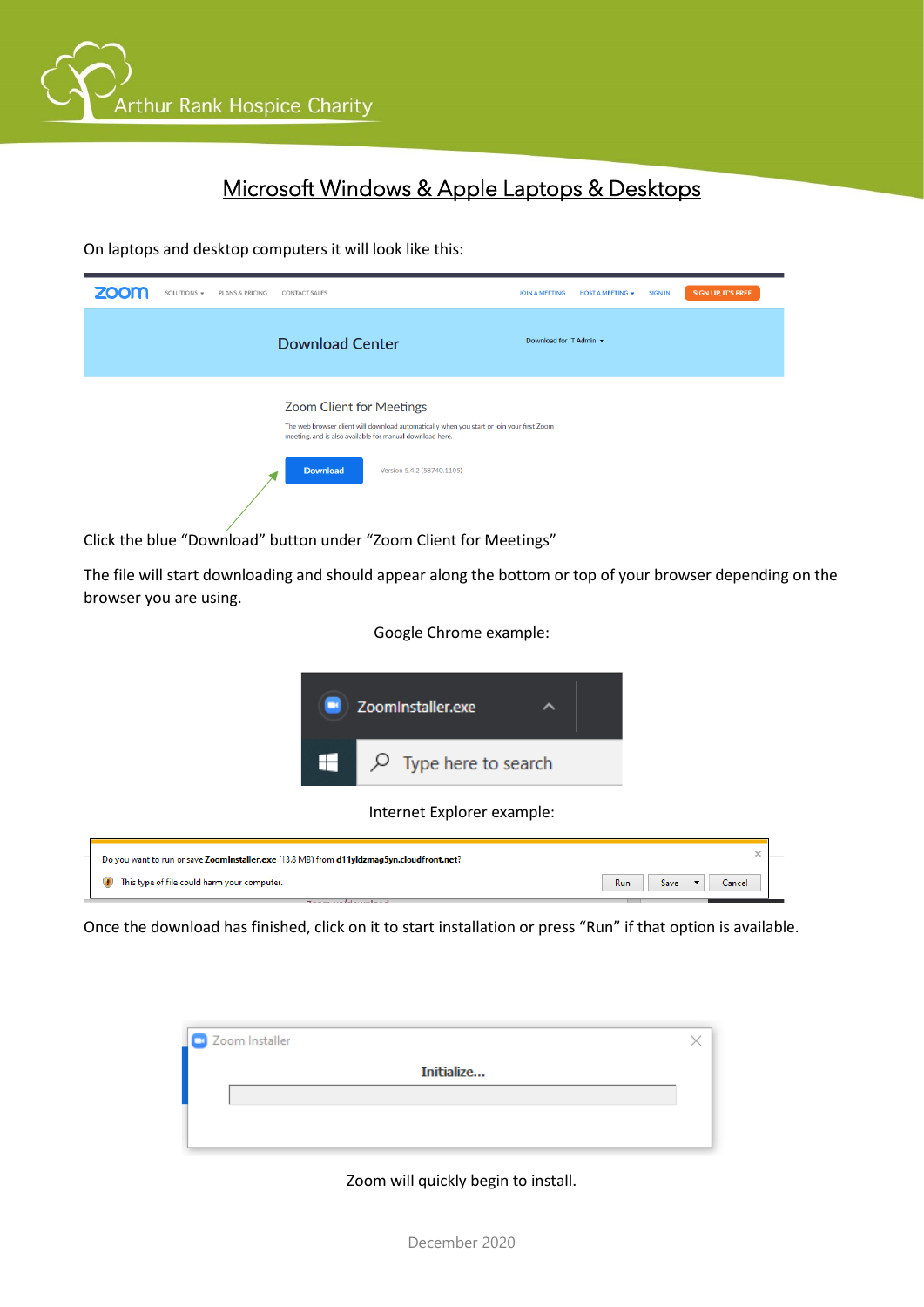

If you are using an Apple iMac or MacBook, Zoom may ask you to confirm it is a trusted source, just press continue and the installation will complete automatically.



Once this has completed, Zoom will open ready for use.

| <b>Zoom Cloud Meetings</b><br><b>D</b> |                             |  | $\times$ |
|----------------------------------------|-----------------------------|--|----------|
|                                        | zoom                        |  |          |
|                                        | <b>Join a Meeting</b>       |  |          |
|                                        | Sign In                     |  |          |
|                                        |                             |  |          |
|                                        |                             |  |          |
|                                        | Version: 5.4.2 (58740.1105) |  |          |

This can now be closed as you are ready for your first meeting. Please read the "Join a Zoom Meeting Guide" for how to join a meeting.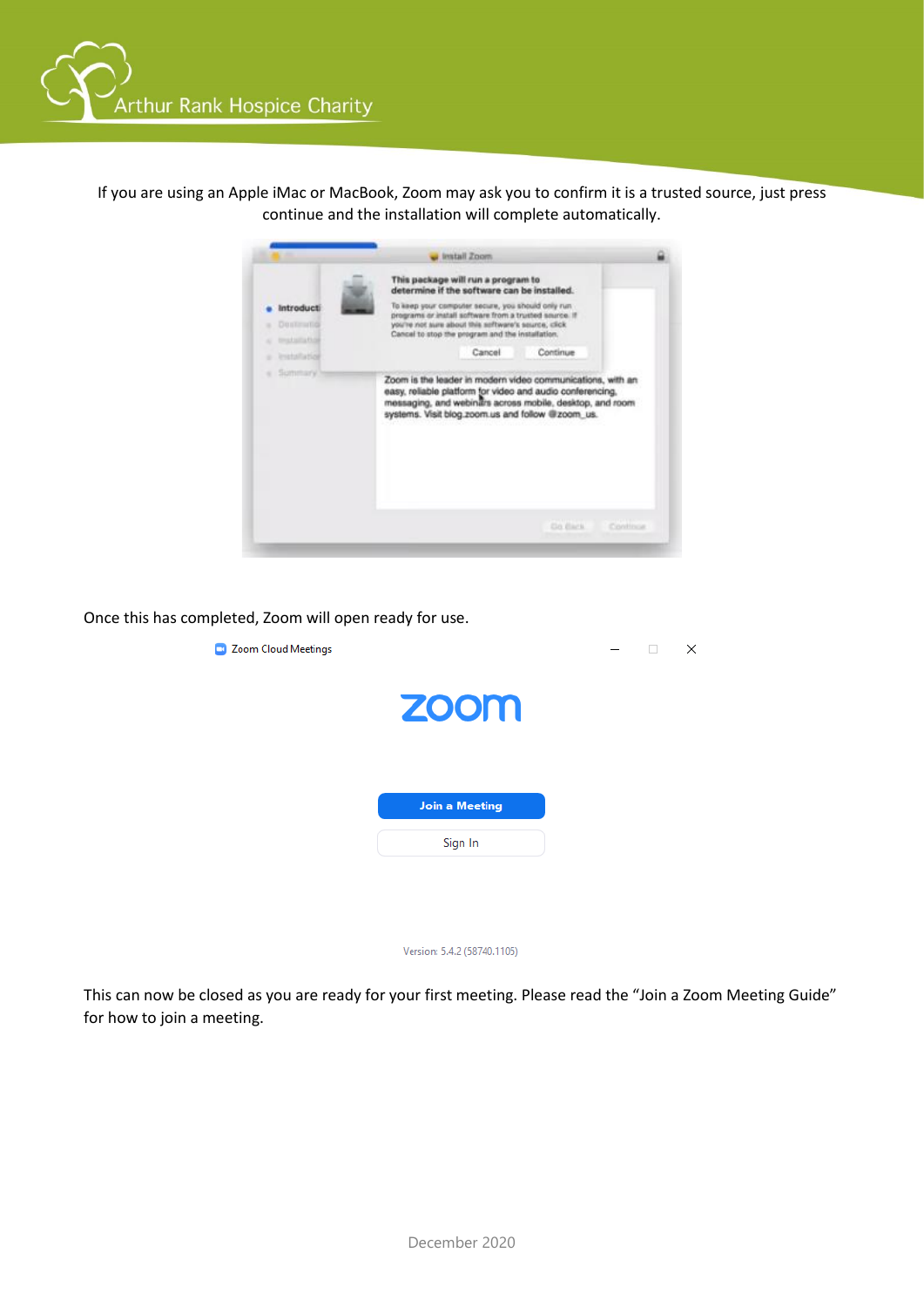

## Apple iPhone and iPad

When you visit zoom.us/download on your iPhone or iPad, your device will ask you if you would like to open the "App Store" to download zoom, select "Open" to do so.

| Open this page in "App Store"? |      |
|--------------------------------|------|
|                                |      |
| Cancel                         | Open |

The App store will open, and you will be presented with the option to download Zoom. A blue button titled "Get" will appear, select this and Zoom will begin downloading.

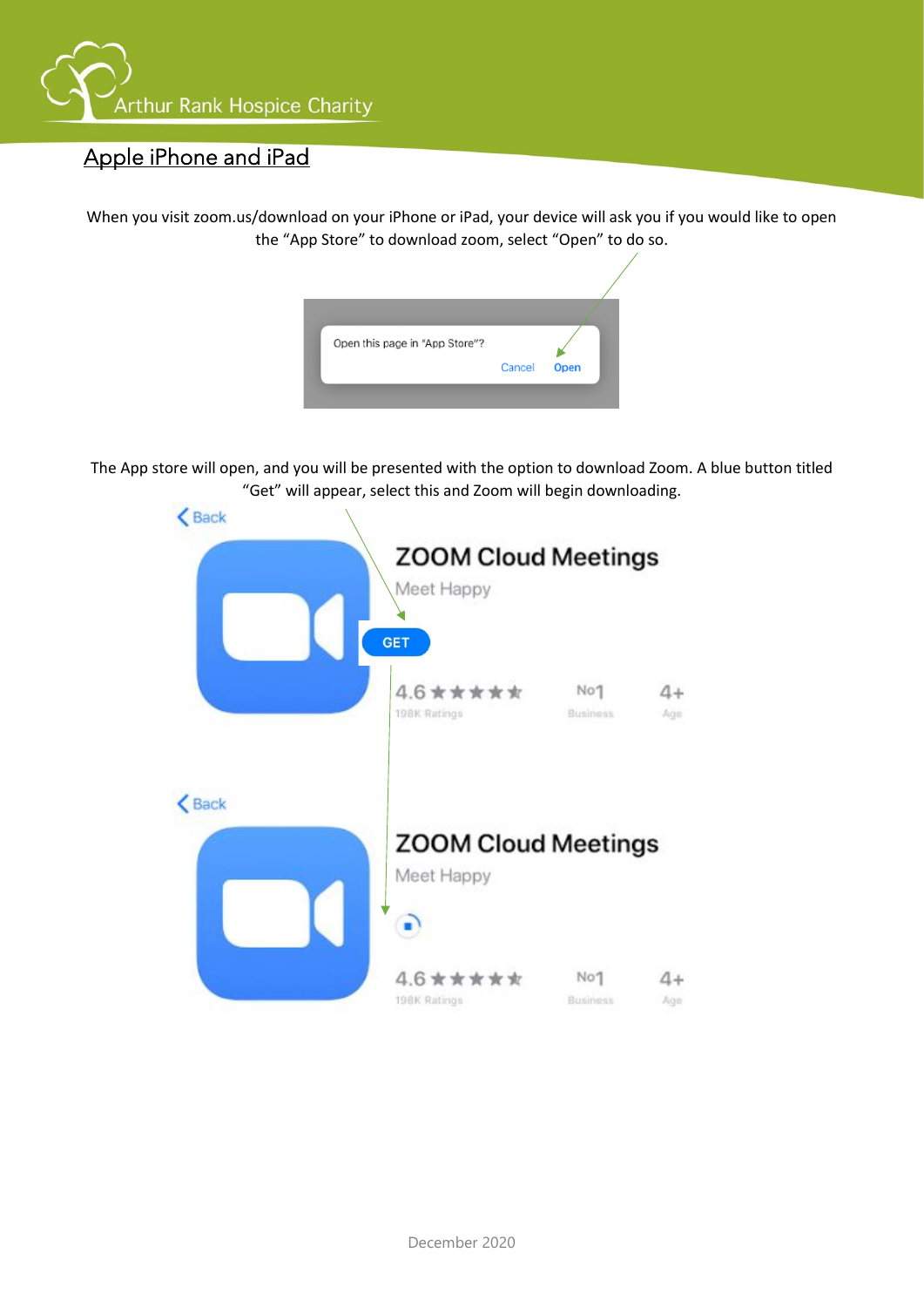



Once it has finished, a blue button titled "Open" will appear. Select this and Zoom will open.

You will also have a Zoom icon on your devices home menu to access it in the future.

Please read the "Join a Zoom Meeting Guide" for how to join a meeting.

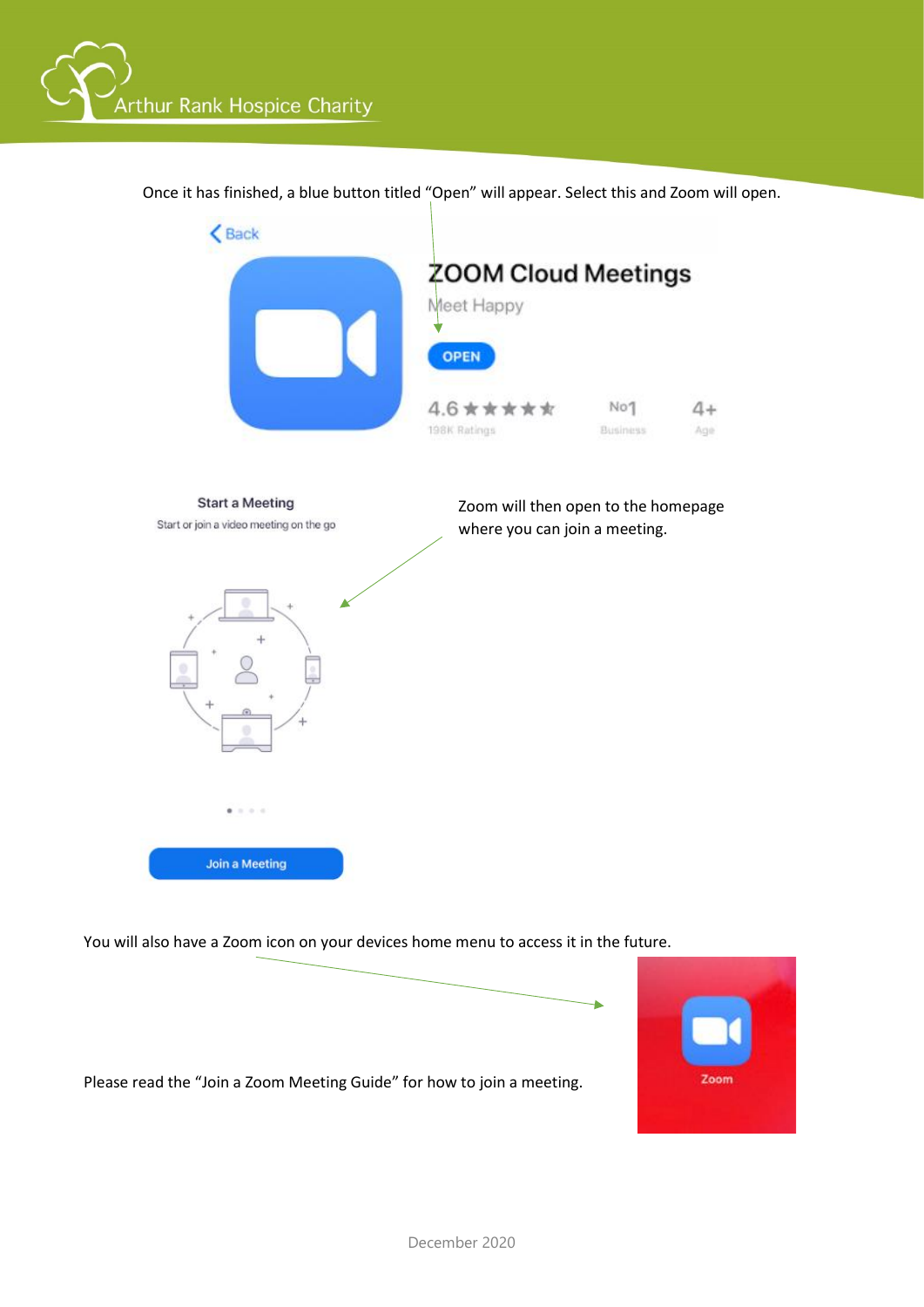

## Samsung, Lenovo, Acer, Google, Huawei, and other Android based tablets/phones

Ĩ

If you are not using an Apple iPhone or iPad, then you are likely using an android based device.

When you visit zoom.us/download in your mobile browser, you will be presented with the option to "Download from Google Play" in a blue button.

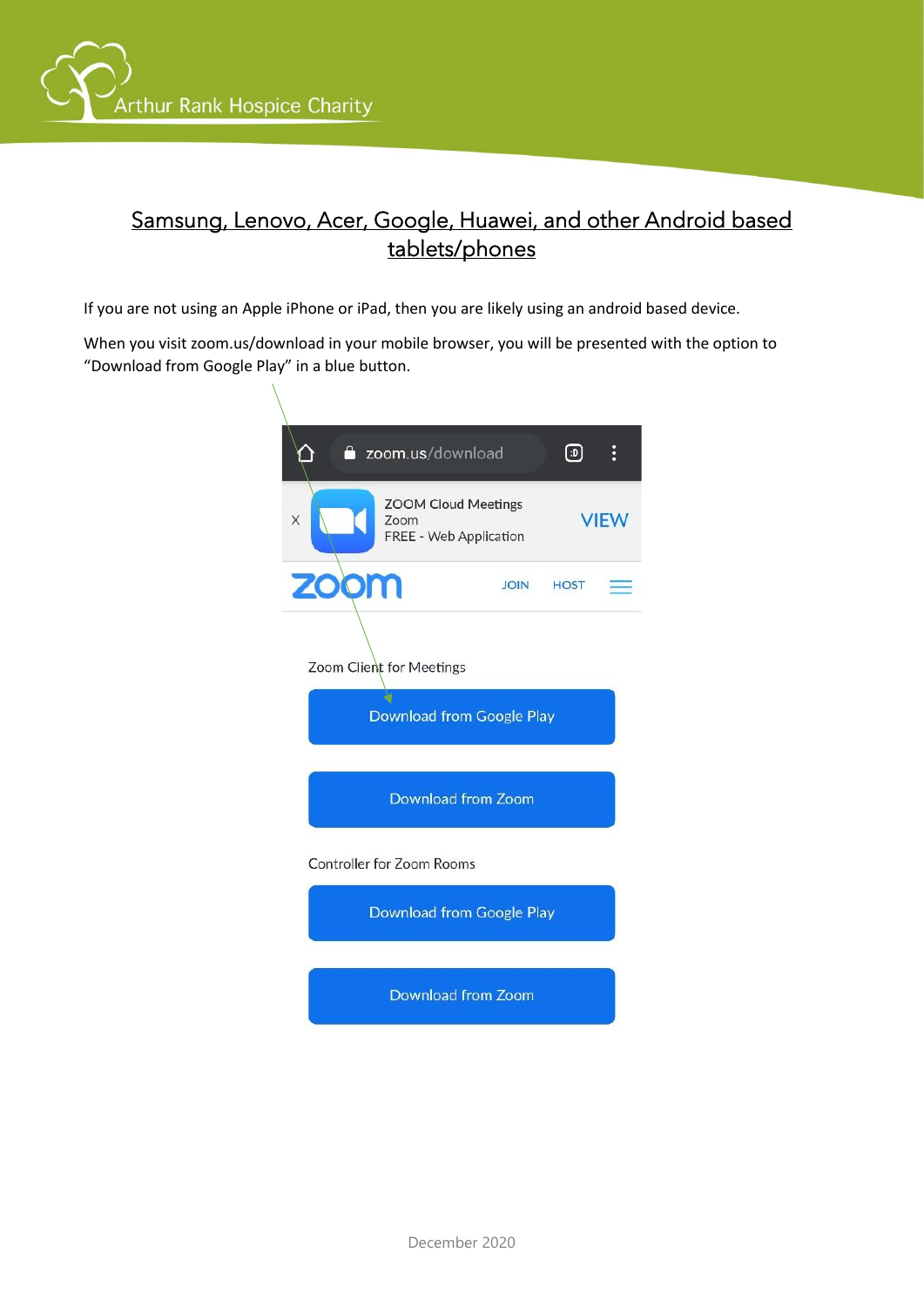

This will take you to the Google Play store to download Zoom. Press "Install" to start the download and installation.



Once the download and installation has completed, you will see the option to "Open".